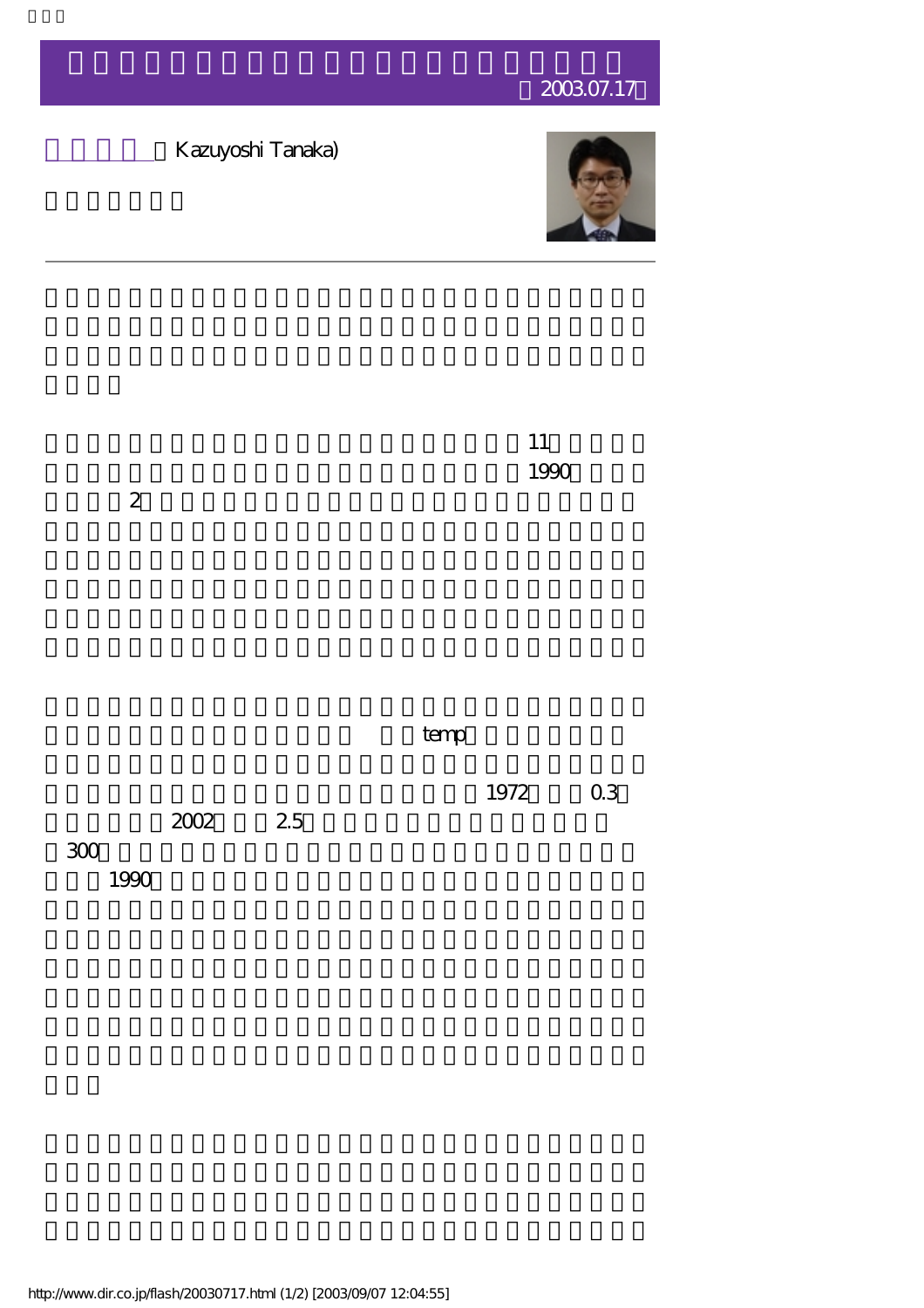$\frac{1}{1}$  1  $1$ 

Copyright 2003 Daiwa Institute of Research Ltd. All Rights Reserved.